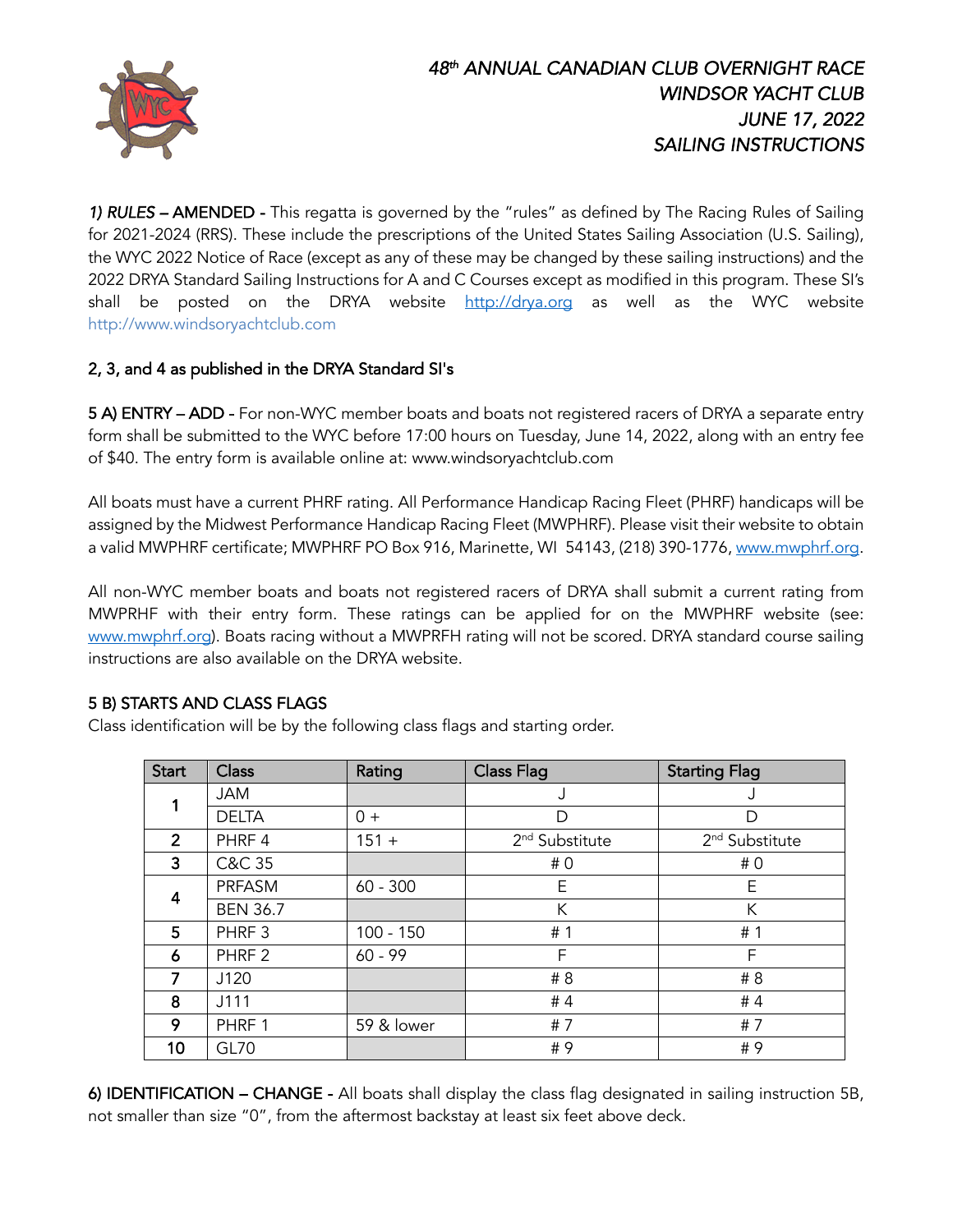6.1 RACE REGISTRATION REQUIREMENTS – All guests/invited boats must register with the club by 17:00 hours, June 14th, to meet the DRYA's pre-registration requirements. Refer to the DRYA NOR Section 3.1, Race Registration Requirements. Boats not registered will not be scored.

7 COURSES AND MARKS - DELETE AND REPLACE WITH BUOYS - The following U.S. and Canadian government buoys areused in this race. "R24" (U.S. lists of lights), 1HP, off the entrance to Metro Park, DP7, and DP5 at the entrance to Peche Island Channel, and "DP3", the spar buoy located south of Peche Island, opposite the WYC. Buoy "45147" is a Canadian government lighted weather buoy.

| "45147"                                 | $N42^{\circ}$ 25.48' | W082° 41.00' |                                    |
|-----------------------------------------|----------------------|--------------|------------------------------------|
| "R24"                                   | N42° 27.80'          |              | W082° 45.10' (U.S. list of lights) |
| $^{\prime\prime}$ 1HP $^{\prime\prime}$ | N42° 33.21           |              | W082° 44.86' (U.S. list of lights) |
| "DP7 $\mathrm{^{\prime\prime}}$         | $N42^{\circ} 20.95$  | W082° 54.18' |                                    |

The "CC" buoy is white and has a flashing white light. WYC Buoy "D" is a white can buoy with a flashing white light:

| "CC" | N42° 21.40' | W082° 53.87' |
|------|-------------|--------------|
| "מ"  | N42° 21.40' | W082° 51.90' |



## COURSES TO BE SAILED:

## COURSE 1:

From the start to "D" (leaving it to port) 1.56NM @ 093°M Thence to "45147" (leaving it to port) 9.18NM @ 068°M Thence to "1HP" (leaving it to port) 7.98NM @ 346°M Thence to "DP7" (leaving it to starboard) 14.25NM @ 217°M Thence to "DP5" (leaving it to starboard) .74 NM @ 251M Thence to the finish line at WYC .51 NM Total length = 34.22NM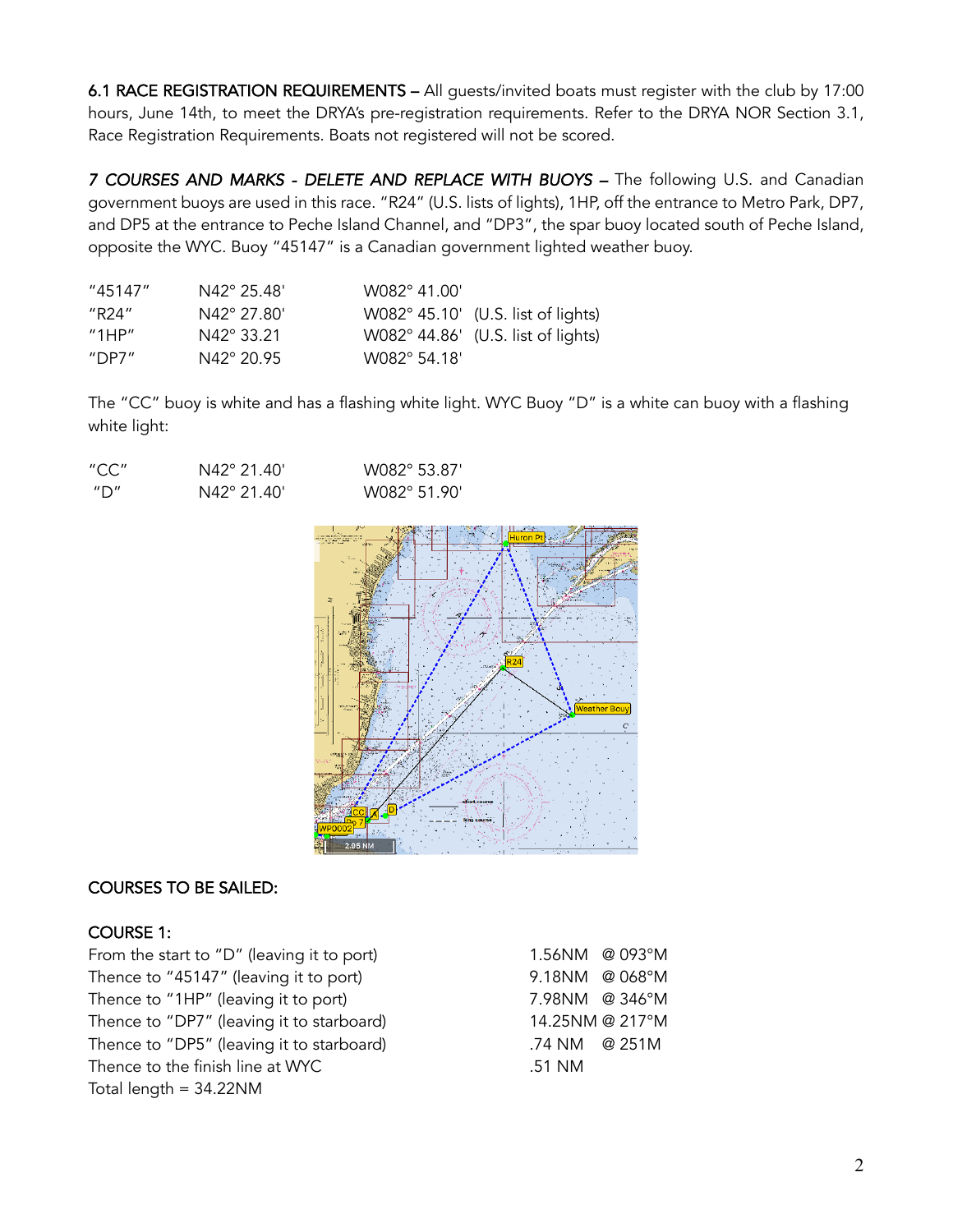# COURSE 2:

| From the start to "D" (leaving it to port) | 1.56NM @ 093°M |
|--------------------------------------------|----------------|
| Thence to "45147" (leaving it to port)     | 9.18NM @ 069°M |
| Thence to "R24" (leaving it to port)       | 3.8NM @ 312°M  |
| Thence to "D" (leaving it to starboard)    | 8.2NM @ 226°M  |
| Thence to "DP7" (leaving it to starboard)  | 1.93NM @ 260°M |
| Thence to "DP5" (leaving it to starboard)  | .74NM @ 251°M  |
| Thence to the finish line at WYC           | .51NM          |
| Total length $= 25.8$ NM                   |                |

START LINE – Shall be between the Race Committee Flag on the Race Committee Boat and the "CC" buoy.

COURSES – The course number for each class to be sailed shall be posted on the committee boat at the start of each class. All boats sailing JAM shall sail course 2. All other classes will sail course 1 or course 2. In selecting courses, the Race Committee will make decisions with every effort to have the majority of the boats finish no later than 08:00 Saturday morning.

FINISH LINE - Shall be between the "RC" flag on the Windsor Yacht Club patio and the green spar buoy "DP3" opposite. All boats, if finishing in darkness, when approximately  $\frac{1}{4}$  mile from the finish line, SHALL illuminate their sails and numbers or display their Mackinac numbers and SHALL continue to do so until they cross the finish line.

SHORTENING COURSE AFTER THE START – A Race Committee boat near "45147" will display a "C" flag and make sound signals. Leave "45147" to port – Thence to "DP7" (leaving it to starboard) 11.0 NM@ 251M. Thence to "DP5" (leaving it to starboard) (0.74 NM). Thence to the finish line at WYC (0.51NM) (NOTE: The course can be shortened using provisions of the Racing Rules of Sailing 2017-2020).

8) STARTING - CHANGE - Races will be started using RRS 26 and the starting flags as designated above. The warning signal for the first start will be at 19:00 hours. ATTENTION SIGNAL: The race committee will make a series of short sound signals approximately one minute before the warning signal for (a) the first class to start a race (b) any late starting class whose warning signal is made after (not with) the starting signal for the preceding class unless at the time a postponement  $AP$ ) or general recall  $(1<sup>st</sup>$  substitute) is lowered or a course change is signalled. By RRS 24.1, boats not yet started shall keep clear of the starting area until the warning signal (their starting flag) for their class is showing.

9) LIMIT MARKS - CHANGE - One or more limit marks (round red buoy) may be set near the Starting Line Signal Boat. If a boat touches a limit mark or sails between a limit mark and the Signal Boat, she shall have considered having touched a mark. This changes RRS 31. A boat that has violated RRS 31 may exonerate herself by taking a One-Turn penalty as provided in RRS 44.2

## 10) INDIVIDUAL RECALLS--SAME AS STANDARD DRYA SI's

## 11 & 12) DELETE

13) TIME LIMIT – CHANGE – For each boat sailing on the long course, the time limit is 12 hours after their starting signal. For each boat sailing the short course, the time limit is 10 hours after their starting signal. Boats finishing after 0800 hours on Saturday, June 18, 2022, shall take their own time and report it to the